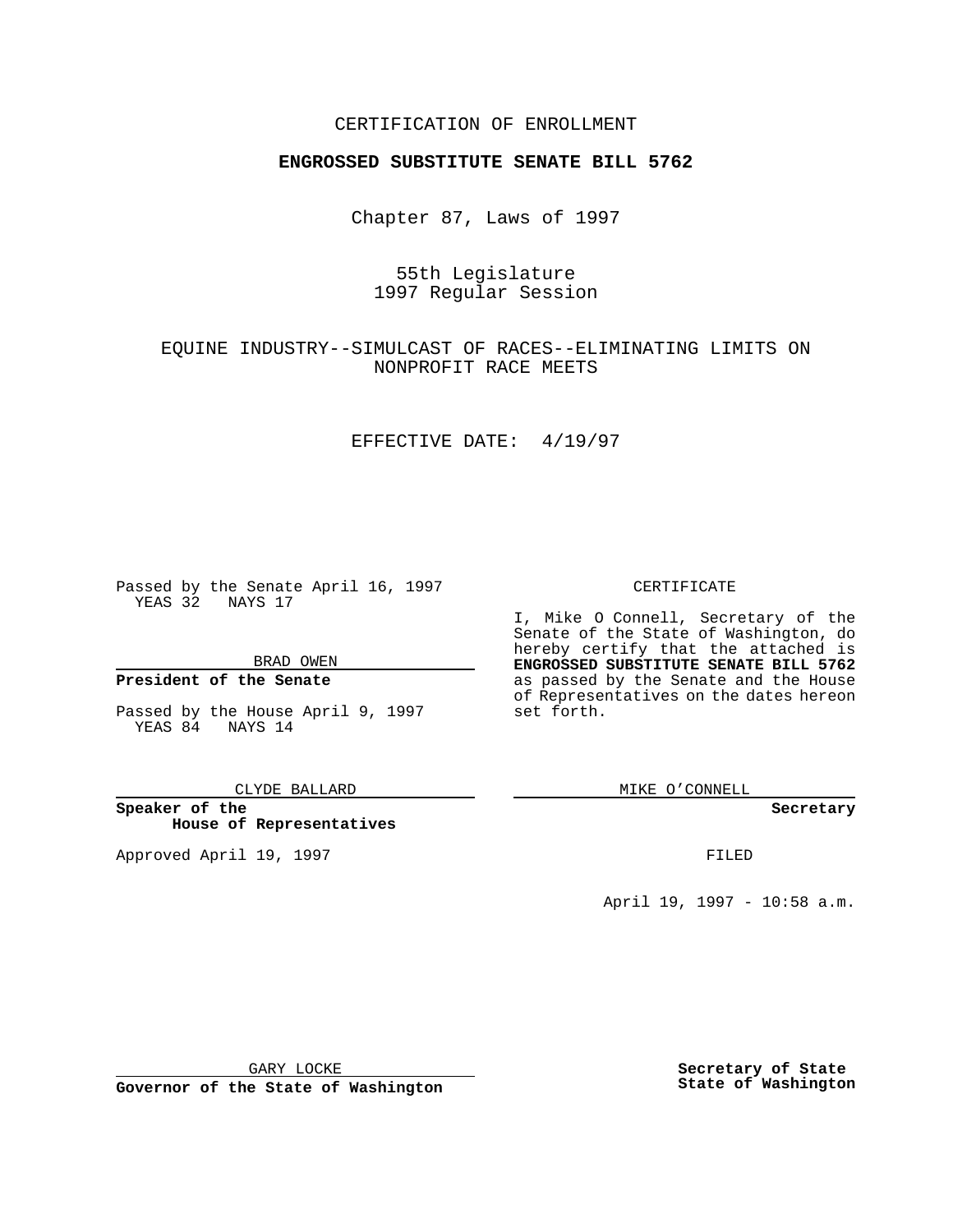## **ENGROSSED SUBSTITUTE SENATE BILL 5762** \_\_\_\_\_\_\_\_\_\_\_\_\_\_\_\_\_\_\_\_\_\_\_\_\_\_\_\_\_\_\_\_\_\_\_\_\_\_\_\_\_\_\_\_\_\_\_

\_\_\_\_\_\_\_\_\_\_\_\_\_\_\_\_\_\_\_\_\_\_\_\_\_\_\_\_\_\_\_\_\_\_\_\_\_\_\_\_\_\_\_\_\_\_\_

### AS AMENDED BY THE HOUSE

Passed Legislature - 1997 Regular Session

#### **State of Washington 55th Legislature 1997 Regular Session**

**By** Senate Committee on Commerce & Labor (originally sponsored by Senators Heavey, West, Schow, Deccio, Rasmussen, Brown, McCaslin and Goings)

Read first time 02/27/97.

 AN ACT Relating to benefiting the equine industry by parimutuel satellite and simulcast wagering restricted to live racing facilities and providing lottery games; amending RCW 67.16.050, 67.16.105, and 67.16.200; creating a new section; repealing RCW 67.16.190 and 67.16.250; and declaring an emergency.

BE IT ENACTED BY THE LEGISLATURE OF THE STATE OF WASHINGTON:

 NEW SECTION. **Sec. 1.** The legislature finds that Washington's equine racing industry creates economic, environmental, and recreational impacts across the state affecting agriculture, horse breeding, the horse training industry, agricultural fairs and youth programs, and tourism and employment opportunities. The Washington equine industry has incurred a financial decline coinciding with increased competition from the gaming industry in the state and from the lack of a class 1 racing facility in western Washington from 1993 through 1995. This act is necessary to preserve, restore, and revitalize the equine breeding and racing industries and to preserve in Washington the economic and social impacts associated with these industries. Preserving Washington's equine breeding and racing industries, and in particular those sectors of the industries that are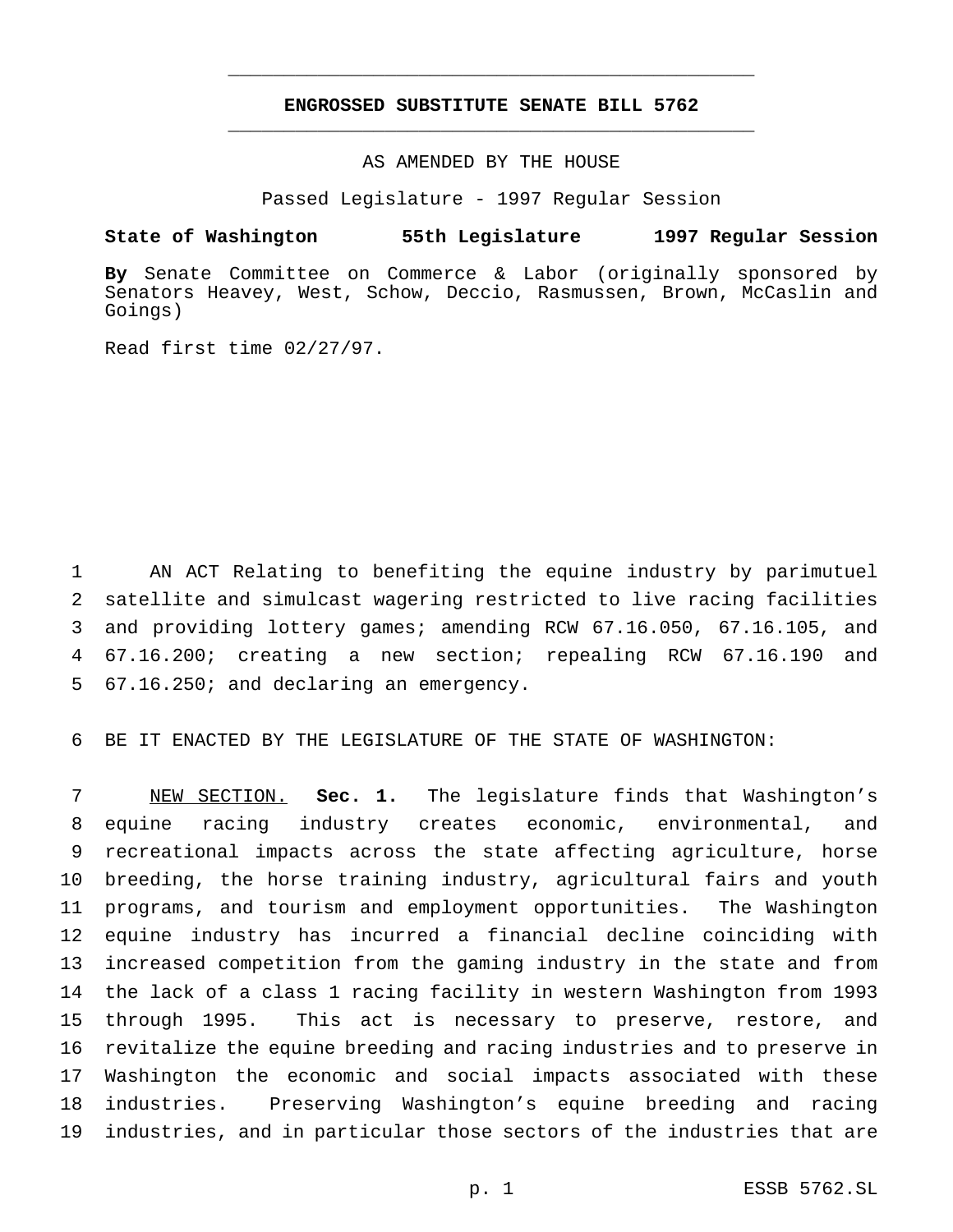dependent upon live horse racing, is in the public interest of the state. The purpose of this act is to preserve Washington's equine breeding and racing industries and to protect these industries from adverse economic impacts. This act does not establish a new form of gaming in Washington or allow expanded gaming within the state beyond what has been previously authorized. Simulcast wagering has been allowed in Washington before the effective date of this act. Therefore, this act does not allow gaming of any nature or scope that was prohibited before the effective date of this act.

 **Sec. 2.** RCW 67.16.050 and 1985 c 146 s 3 are each amended to read as follows:

 Every person making application for license to hold a race meet, under the provisions of this chapter shall file an application with the commission which shall set forth the time, the place, the number of days such meet will continue, and such other information as the commission may require. The commission shall be the sole judge of whether or not the race meet shall be licensed and the number of days the meet shall continue. No person who has been convicted of any crime involving moral turpitude shall be issued a license, nor shall any license be issued to any person who has violated the terms or provisions of this chapter, or any of the rules and regulations of the commission made pursuant thereto, or who has failed to pay to the commission any or all sums required under the provisions of this chapter. The license shall specify the number of days the race meet 25 shall continue and the number of races per day, which shall ((be)) 26 include not less than six nor more than eleven live races per day, and for which a fee shall be paid daily in advance of five hundred dollars 28 for each live race day for those ((meets)) licensees which had gross receipts from parimutuel machines in excess of fifty million dollars in the previous year and two hundred dollars for each day for meets which had gross receipts from parimutuel machines at or below fifty million 32 dollars in the previous year; in addition any newly authorized live race meets shall pay two hundred dollars per day for the first year: PROVIDED, That if unforeseen obstacles arise, which prevent the holding, or completion of any race meet, the license fee for the meet, or for a portion which cannot be held may be refunded the licensee, if the commission deems the reasons for failure to hold or complete the race meet sufficient. Any unexpired license held by any person who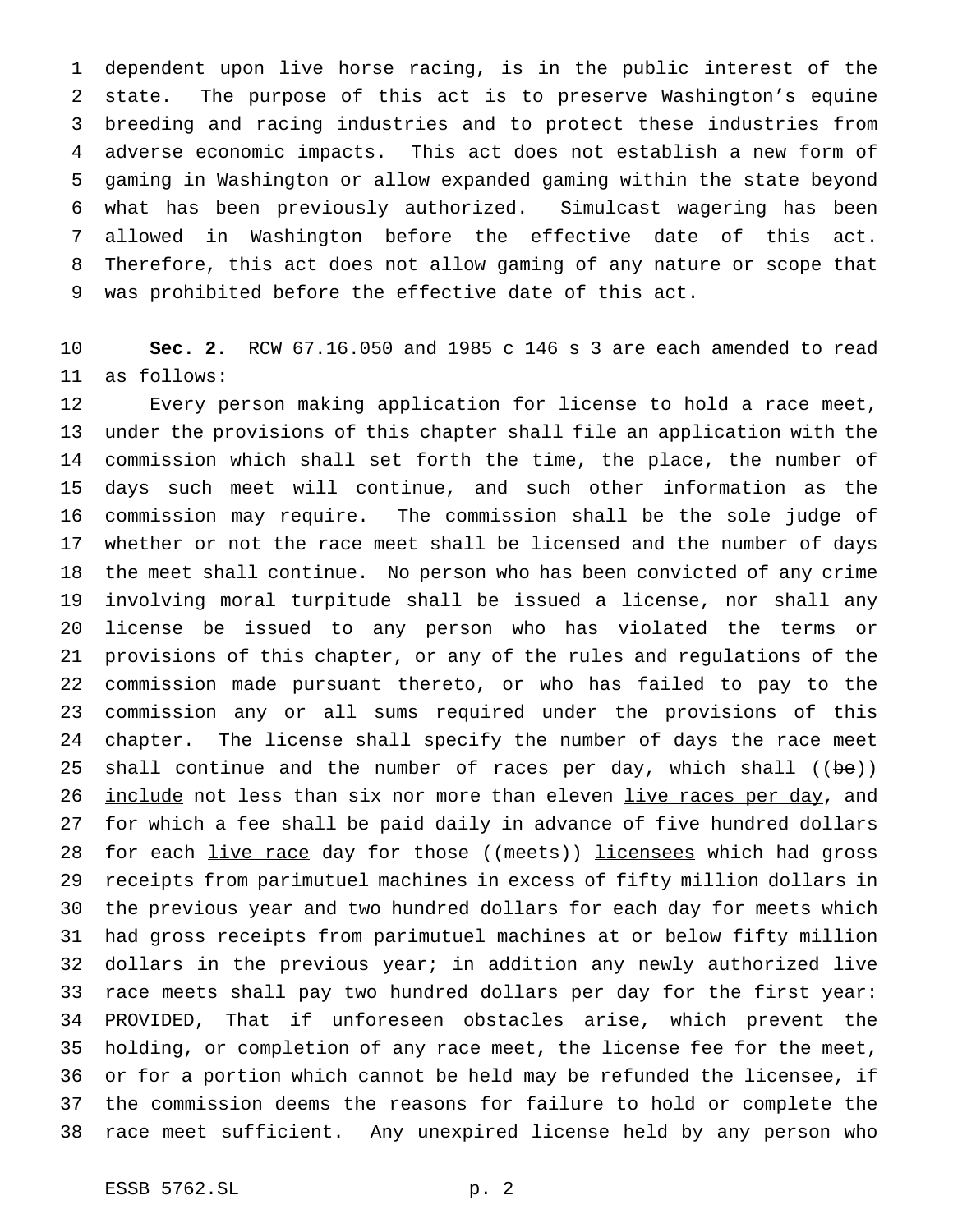violates any of the provisions of this chapter, or any of the rules or regulations of the commission made pursuant thereto, or who fails to pay to the commission any and all sums required under the provisions of this chapter, shall be subject to cancellation and revocation by the commission. Such cancellation shall be made only after a summary hearing before the commission, of which three days' notice, in writing, shall be given the licensee, specifying the grounds for the proposed cancellation, and at which hearing the licensee shall be given an opportunity to be heard in opposition to the proposed cancellation.

 **Sec. 3.** RCW 67.16.105 and 1995 c 173 s 2 are each amended to read as follows:

 (1) Licensees of race meets that are nonprofit in nature, are of ten days or less, and have an average daily handle of one hundred twenty thousand dollars or less shall withhold and pay to the commission daily for each authorized day of racing one-half percent of the daily gross receipts from all parimutuel machines at each race meet.

18 (2) Licensees ((of race meets)) that do not fall under subsection 19 (1) of this section shall withhold and pay to the commission ((daily 20 for each authorized day of racing)) the following applicable percentage 21 of all daily gross receipts from ((all)) its in-state parimutuel 22 machines ((at each race meet)):

23 (a) If the daily gross receipts of all its in-state parimutuel machines are more than two hundred fifty thousand dollars, the licensee shall withhold and pay to the commission daily two and one-half percent 26 of the daily gross receipts; and

27 (b) If the daily gross receipts of all its in-state parimutuel machines are two hundred fifty thousand dollars or less, the licensee shall withhold and pay to the commission daily one percent of the daily gross receipts.

 (3) In addition to those amounts in subsections (1) and (2) of this 32 section,  $((a+1))$  a licensee((s)) shall forward one-tenth of one percent 33 of the daily gross receipts of all its in-state parimutuel machines to 34 the commission (( $d$  $d$  $i$ H $y$ )) for payment to those nonprofit race meets as set forth in RCW 67.16.130 and subsection (1) of this section, but said 36 percentage shall not be charged against the licensee((s. The total of such payments shall not exceed one hundred fifty thousand dollars in 38 any one year and any amount in excess of one hundred fifty thousand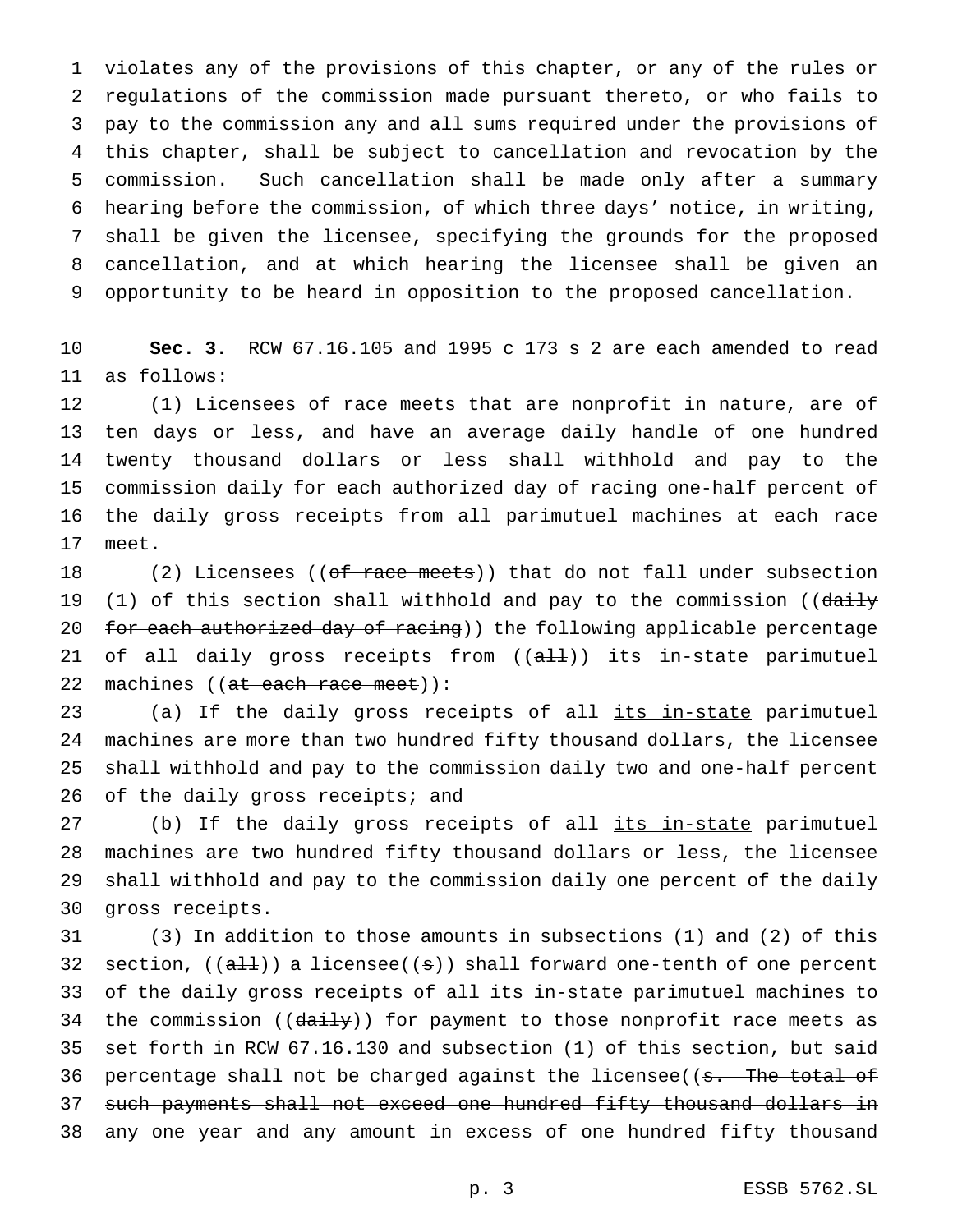1 dollars shall be remitted to the general fund)). Payments to nonprofit race meets under this subsection shall be distributed on a pro rata per-race-day basis and used only for purses at race tracks that have been operating under RCW 67.16.130 and subsection (1) of this section for the five consecutive years immediately preceding the year of payment.

 (((4) In addition to those sums paid to the commission in 8 subsection (2) of this section, licensees who are nonprofit 9 corporations and have race meets of thirty days or more shall retain 10 and dedicate: (a) An amount equal to one and one-quarter percent of the daily gross receipts of all parimutuel machines at each race meet 12 to be used solely for the purpose of increasing purses; and (b) an 13 amount equal to one and one-quarter percent of the daily gross receipts 14 of all parimutuel machines at each race meet to be deposited in an 15 escrow or trust account and used solely for construction of a new 16 thoroughbred race track facility in western Washington. Said percentages shall come from that amount the licensee is authorized to retain under RCW 67.16.170(2). The commission shall adopt such rules 19 as may be necessary to enforce this subsection.

 $(5)$  In the event the new race track is not constructed before January 1, 2001, all funds including interest, remaining in the escrow 22 or trust account established in subsection (4) of this section, shall 23 revert to the state general fund.))

 **Sec. 4.** RCW 67.16.200 and 1991 c 270 s 10 are each amended to read as follows:

 (1) A racing association licensed by the commission to conduct a race meet may seek approval from the commission to conduct parimutuel wagering on its program at a satellite location or locations within the state of Washington. The sale of parimutuel pools at satellite locations shall be conducted only during the licensee's race meet and simultaneous to all parimutuel wagering activity conducted at the 32 licensee's live racing facility in the state of Washington. The commission's authority to approve satellite wagering at a particular location is subject to the following limitations:

 (a) The commission may approve only one satellite location in each county in the state; however, the commission may grant approval for more than one licensee to conduct wagering at each satellite 38 location( $(-$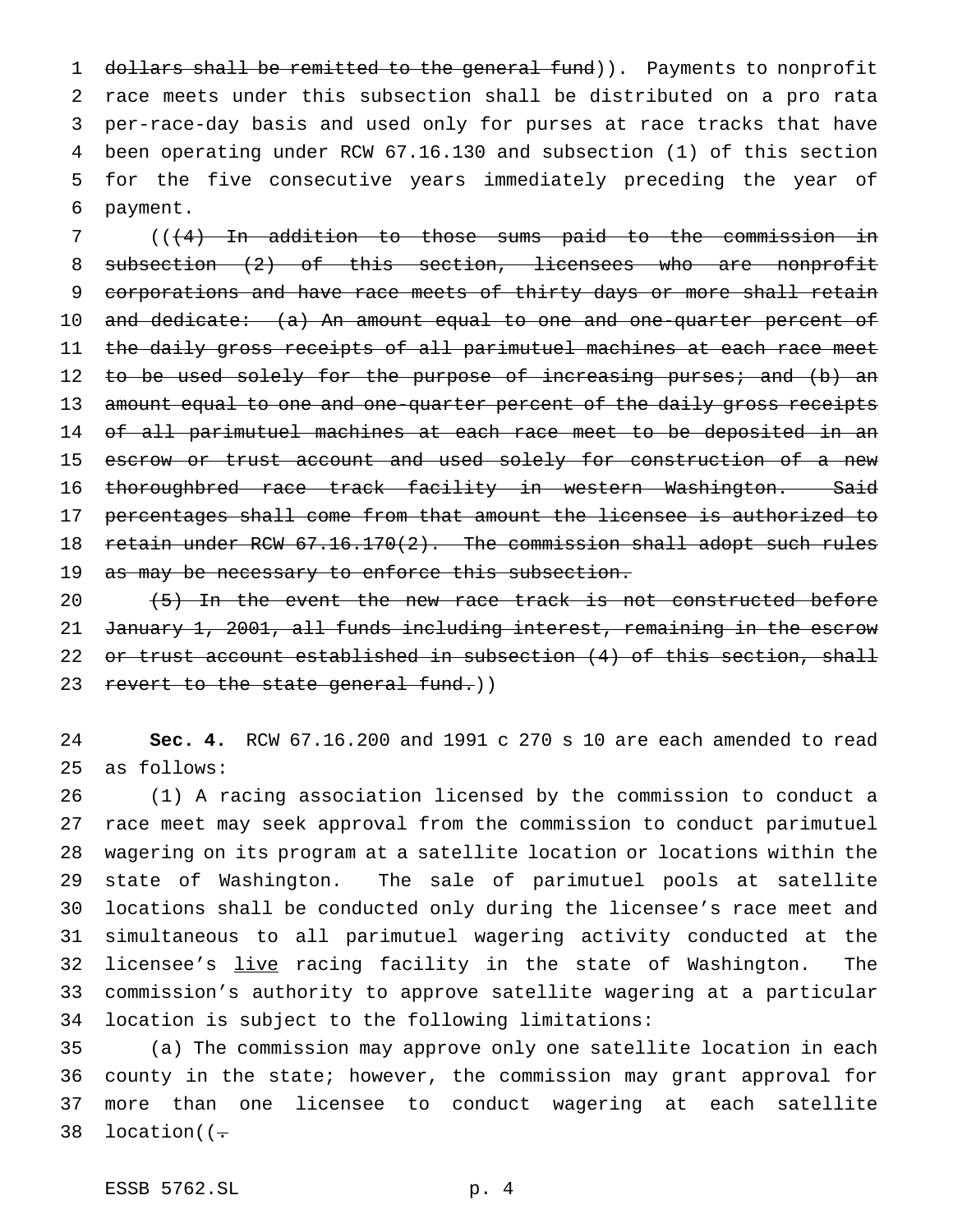(b) The commission shall not allow a licensee to conduct satellite wagering at a satellite location within twenty ground miles of the licensee's racing facility. For purposes of this section, "ground miles" means miles measured from point to point in a straight line.

 $\frac{1}{10}$  (c)(i) The commission may allow a licensee to conduct satellite 6 wagering at a satellite location within fifty ground miles of the 7 racing facility of another licensee who conducts race meets of thirty 8 days or more, but only if the satellite location is the racing facility 9 of another licensee who conducts race meets of thirty days or more and 10 only if the licensee seeking to conduct satellite wagering suspends its 11 program during the conduct of the meets of all licensees within fifty 12 ground miles; except that the commission may allow a licensee that 13 conducts satellite wagering at another track, pursuant to this 14 subsection, to use other satellite locations, used by that track with 15 the approval of the owner of that track, even though those satellite 16 locations are within a fifty ground mile radius.

17 (ii) Subject to subsection (1)(c)(i) of this section, the 18 commission may allow a licensee to conduct satellite wagering at a 19 satellite location within fifty ground miles of the racing facility of 20 another licensee who conducts race meets of under thirty days, but only 21 if the licensee seeking to conduct satellite wagering suspends its 22 satellite program during the conduct of the meets of all licensees 23 within fifty ground miles)). A satellite location shall not be 24 operated within twenty driving miles of any class 1 racing facility. 25 For the purposes of this section, "driving miles" means miles measured 26 by the most direct route as determined by the commission; and

27 (b) A licensee shall not conduct satellite wagering at any 28 satellite location within sixty driving miles of any other racing 29 facility conducting a live race meet.

30 (2) Subject to local zoning and other land use ordinances, the 31 commission shall be the sole judge of whether approval to conduct 32 wagering at a satellite location shall be granted.

 (3) The licensee shall combine the parimutuel pools of the satellite location with those of the racing facility for the purpose of determining odds and computing payoffs. The amount wagered at the satellite location shall be combined with the amount wagered at the racing facility for the application of take out formulas and distribution as provided in RCW 67.16.102, 67.16.105, 67.16.170, and 67.16.175. A satellite extension of the licensee's racing facility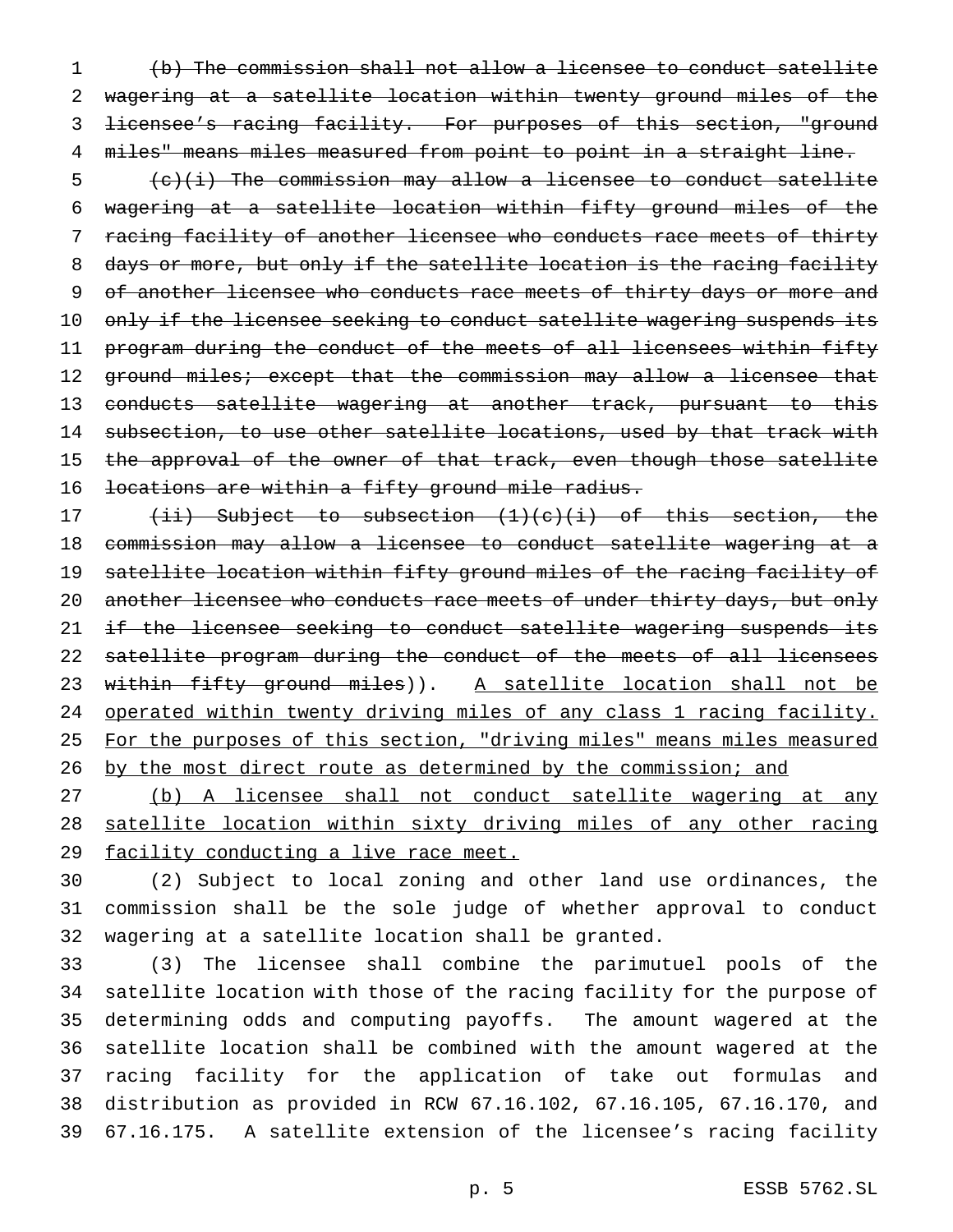shall be subject to the same application of the rules of racing as the licensee's racing facility.

 (4) Upon written application to the commission, a class 1 racing association may be authorized to transmit simulcasts of live horse races conducted at its racetrack to locations outside of the state of Washington approved by the commission and in accordance with the interstate horse racing act of 1978 (15 U.S.C. Sec. 3001 to 3007) or 8 any other applicable laws. The commission may permit parimutuel pools on the simulcast races to be combined in a common pool. A racing association that transmits simulcasts of its races to locations outside this state shall pay at least fifty percent of the fee that it receives 12 for sale of the simulcast signal to the horsemen's purse account for its live races after first deducting the actual cost of sending the signal out of state.

 (5) Upon written application to the commission, a class 1 racing association may be authorized to transmit simulcasts of live horse races conducted at its racetrack to licensed racing associations located within the state of Washington and approved by the commission 19 for the receipt of the simulcasts. The commission shall permit parimutuel pools on the simulcast races to be combined in a common pool. The fee for in-state, track-to-track simulcasts shall be five and one-half percent of the gross parimutuel receipts generated at the 23 receiving location and payable to the sending racing association. A racing association that transmits simulcasts of its races to other licensed racing associations shall pay at least fifty percent of the 26 fee that it receives for the simulcast signal to the horsemen's purse account for its live race meet after first deducting the actual cost of sending the simulcast signal. A racing association that receives races 29 simulcast from class 1 racing associations within the state shall pay 30 at least fifty percent of its share of the parimutuel receipts to the horsemen's purse account for its live race meet after first deducting the purchase price and the actual direct costs of importing the race. (6) A class 1 racing association may be allowed to import 34 simulcasts of horse races from out-of-state racing facilities. With the prior approval of the commission, the class 1 racing association may participate in an interstate common pool and may change its commission and breakage rates to achieve a common rate with other

participants in the common pool.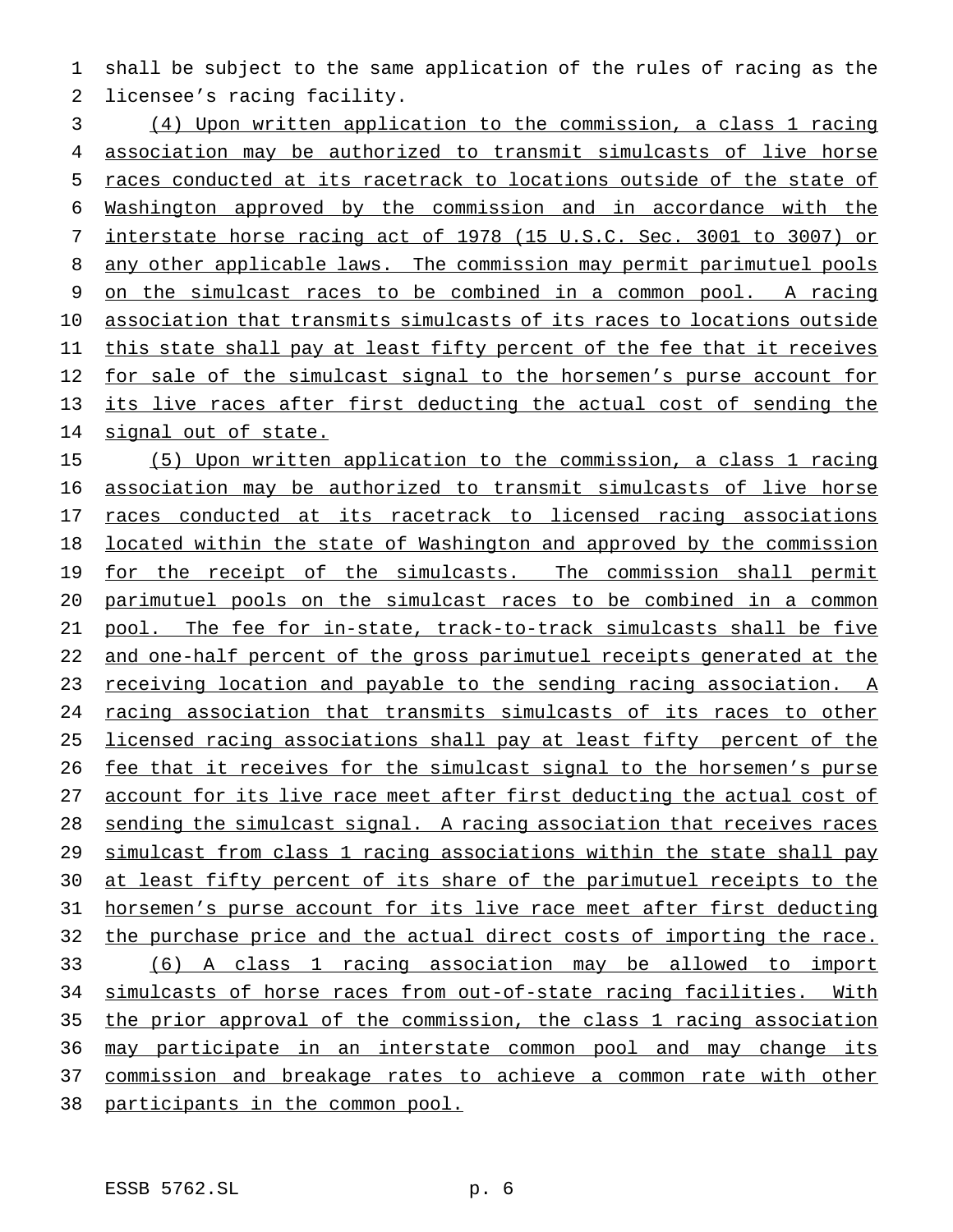(a) The class 1 racing association shall make written application with the commission for permission to import simulcast horse races for the purpose of parimutuel wagering. Subject to the terms of this section, the commission is the sole authority in determining whether to grant approval for an imported simulcast race.

 (b) During the conduct of its race meeting, a class 1 racing association may be allowed to import no more than one simulcast race 8 card program during each live race day. A licensed racing association may also be approved to import one simulcast race of regional or 10 national interest on each live race day. A class 1 racing association may be permitted to import two simulcast programs on two nonlive race days per each week during its live meet. A licensee shall not operate parimutuel wagering on more than five days per week. Parimutuel wagering on imported simulcast programs shall only be conducted at the 15 live racing facility of a class 1 racing association.

 (c) The commission may allow simulcast races of regional or 17 national interest to be sent to satellite locations. The simulcasts shall be limited to one per day except for Breeder's Cup special events 19 <u>day.</u>

 (d) When open for parimutuel wagering, a class 1 racing association which imports simulcast races shall also conduct simulcast parimutuel wagering within its licensed racing enclosure on all races simulcast from other class 1 racing associations within the state of Washington. (e) When not conducting a live race meeting, a class 1 racing association may be approved to conduct simulcast parimutuel wagering on imported simulcast races. The conduct of simulcast parimutuel wagering on the simulcast races shall be for not more than twelve hours during any twenty-four hour period, for not more than five days per week and 29 only at its live racing facility.

 (f) On any imported simulcast race, the class 1 racing association shall pay fifty percent of its share of the parimutuel receipts to the horsemen's purse account for its live race meet after first deducting 33 the purchase price of the imported race and the actual costs of importing the race.

 (7) For purposes of this section, a class 1 racing association is defined as a licensee approved by the commission which conducts during 37 each twelve-month period at least forty days of live racing within four successive calendar months. The commission may by rule increase the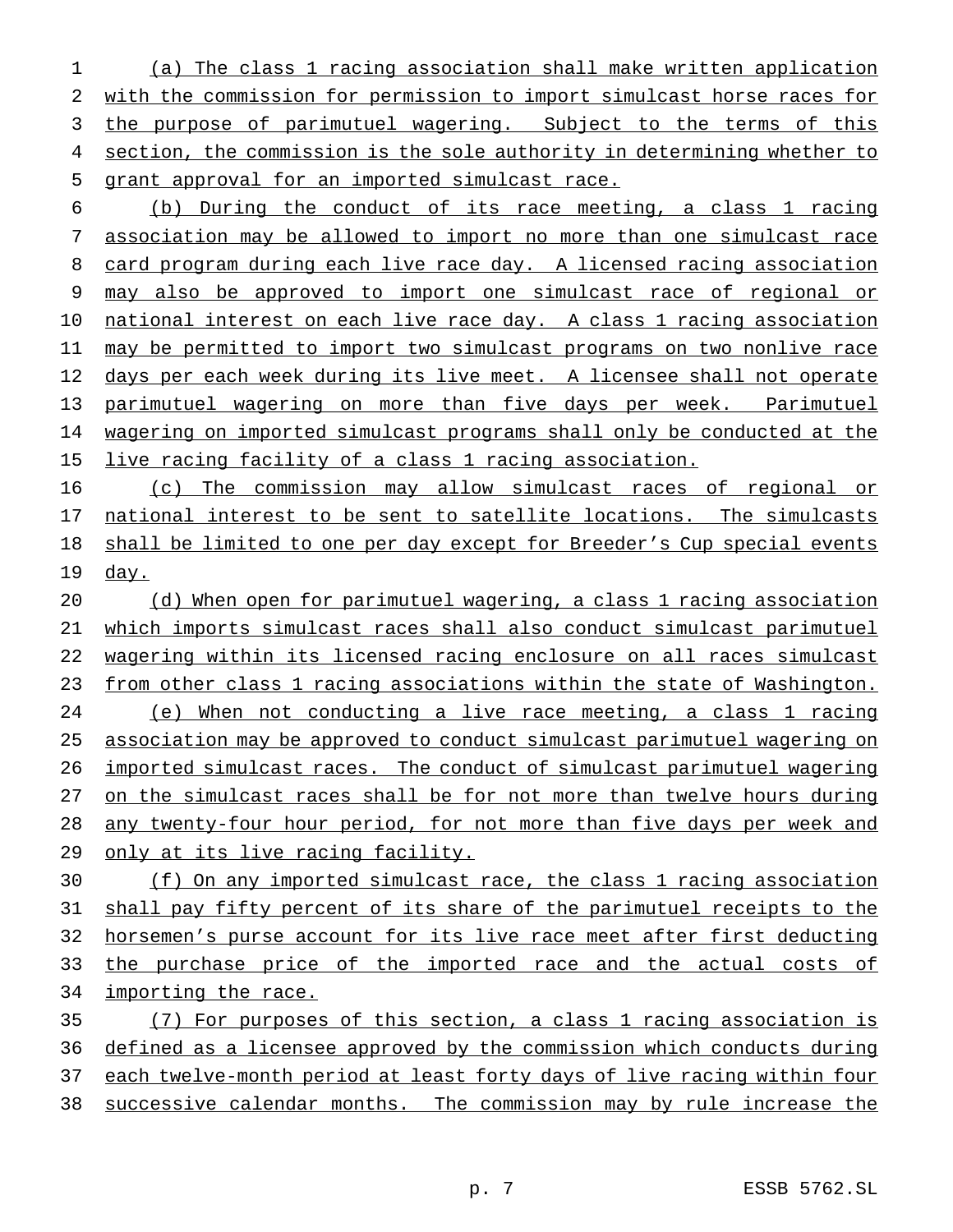number of live racing days required to maintain class 1 racing association status.

 (8) This section does not establish a new form of gaming in 4 Washington or allow expanded gaming within the state beyond what has been previously authorized. Simulcast wagering has been allowed in Washington before the effective date of this act. Therefore, this 7 section does not allow gaming of any nature or scope that was 8 prohibited before the effective date of this act. This section is necessary to protect the Washington equine breeding and racing 10 industries, and in particular those sectors of these industries that 11 are dependent upon live horse racing. The purpose of this section is 12 to protect these industries from adverse economic impacts and to promote fan attendance at class 1 racing facilities. Therefore, 14 imported simulcast race card programs shall not be disseminated to any location outside the live racing facility of the class 1 racing association and a class 1 racing association is strictly prohibited from simulcasting imported race card programs to any location outside 18 its live racing facility.

 NEW SECTION. **Sec. 5.** (1) The joint legislative audit and review committee shall conduct an evaluation to determine the extent to which this act has achieved the following outcomes:

 (a) The extent to which purses at Emerald Downs, Playfair, and Yakima Meadows have increased as a result of the provisions of this act;

 (b) The extent to which attendance at Emerald Downs, Playfair, and Yakima Meadows has increased specifically as a result of the provisions of this act;

 (c) The extent to which the breeding of horses in this state has increased specifically related to the provisions of this act;

 (d) The extent to which the number of horses running at Emerald Downs, Playfair, and Yakima Meadows has increased specifically as a 32 result of the provisions of this act;

 (e) The extent to which nonprofit racetracks in this state have benefitted from this act including the removal of the cap on the 35 nonprofit race meet purse fund; and

 (f) The extent to which Emerald Downs, Playfair, and Yakima Meadows are capable of remaining economically viable given the provisions of